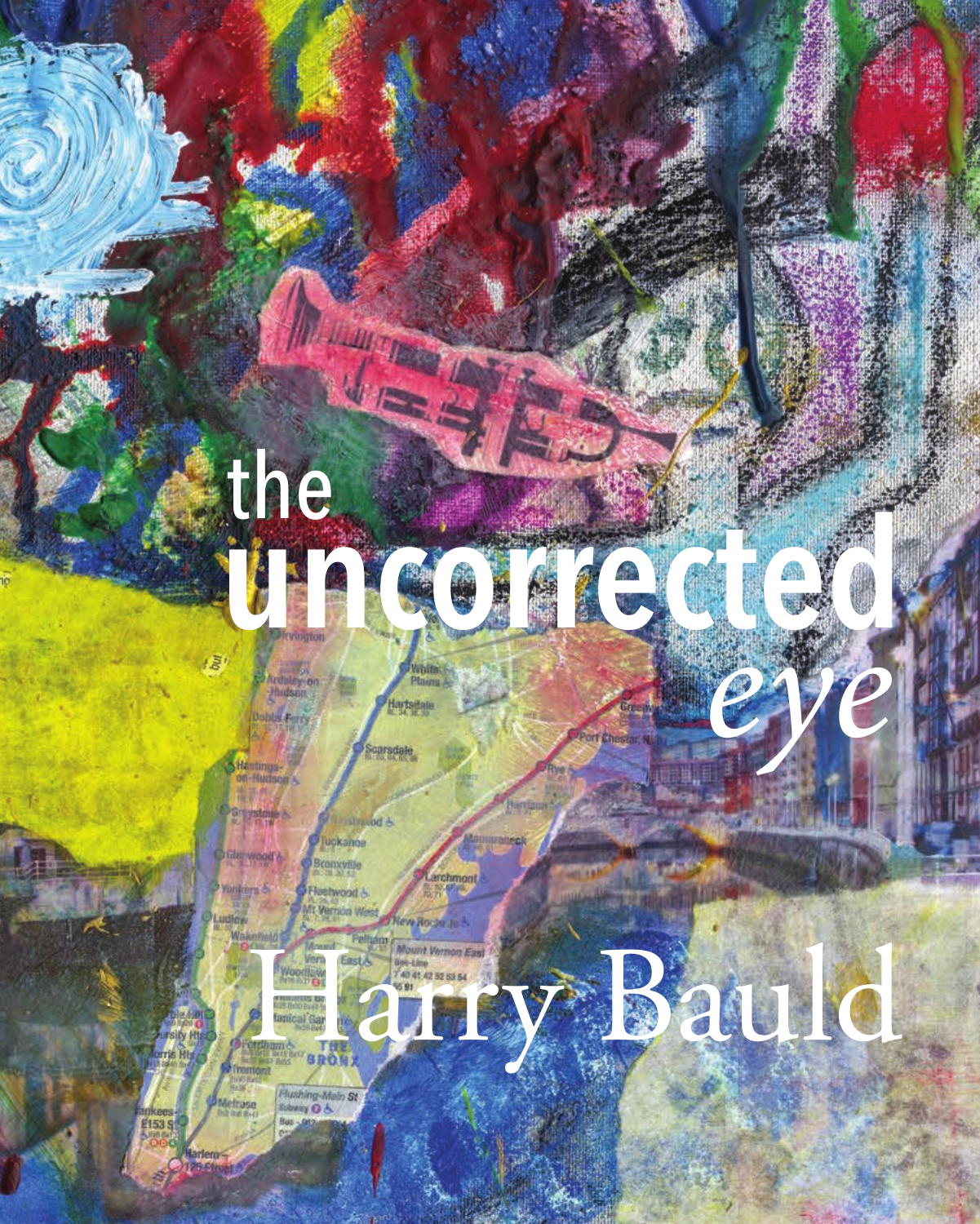# I

- Woodpecker 23
- 24 Fourth Grade
- 26 Morning Magic
- $27$  Ball
- 29 Science Section
- 30 Alaska
- 32 Riffing with Neruda over You
	- 33 Persimmons
- 34 On a Napkin
	- 35 Forty Winters
- 36 Epithalamion: Swift River
- 38 When You Grow Up Catholic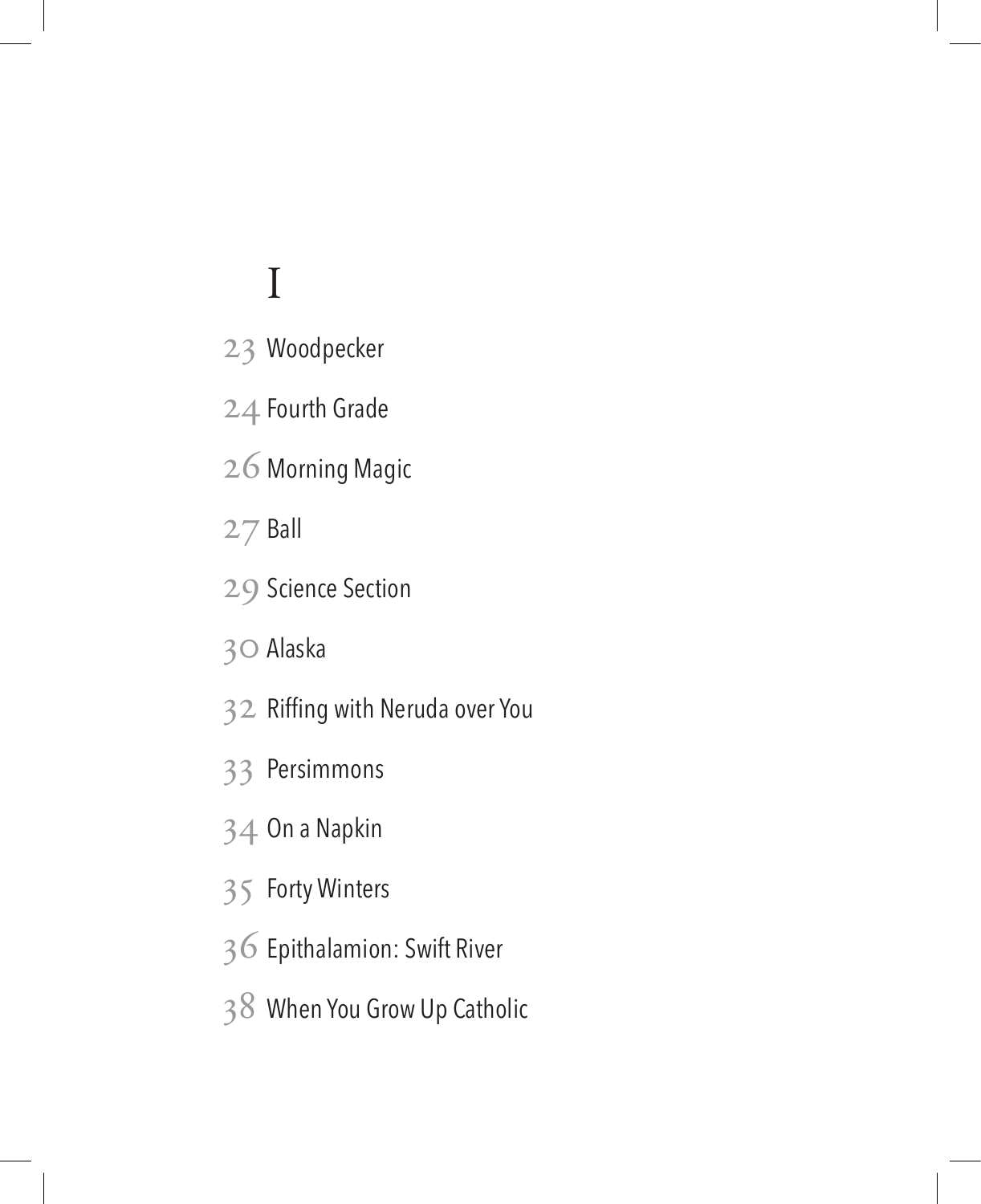- 39 After the Latest Invasion
	- 4<sup>I</sup> License
- 43 The Child Is Father of the Man
- 44 Portrait of the Artist's Father as a Young Brewer
- 45 El Yunque
	- 46 Marriage: Lesson 116
	- 47 Apples to Oranges
	- $48$  Loft
	- $5^{\circ}$  At the Airport
- 5I Studying Spanish I Learn the Future Is Completely Regular
	- 53 Black Icarus
	- 54 1492
- 55 Trivium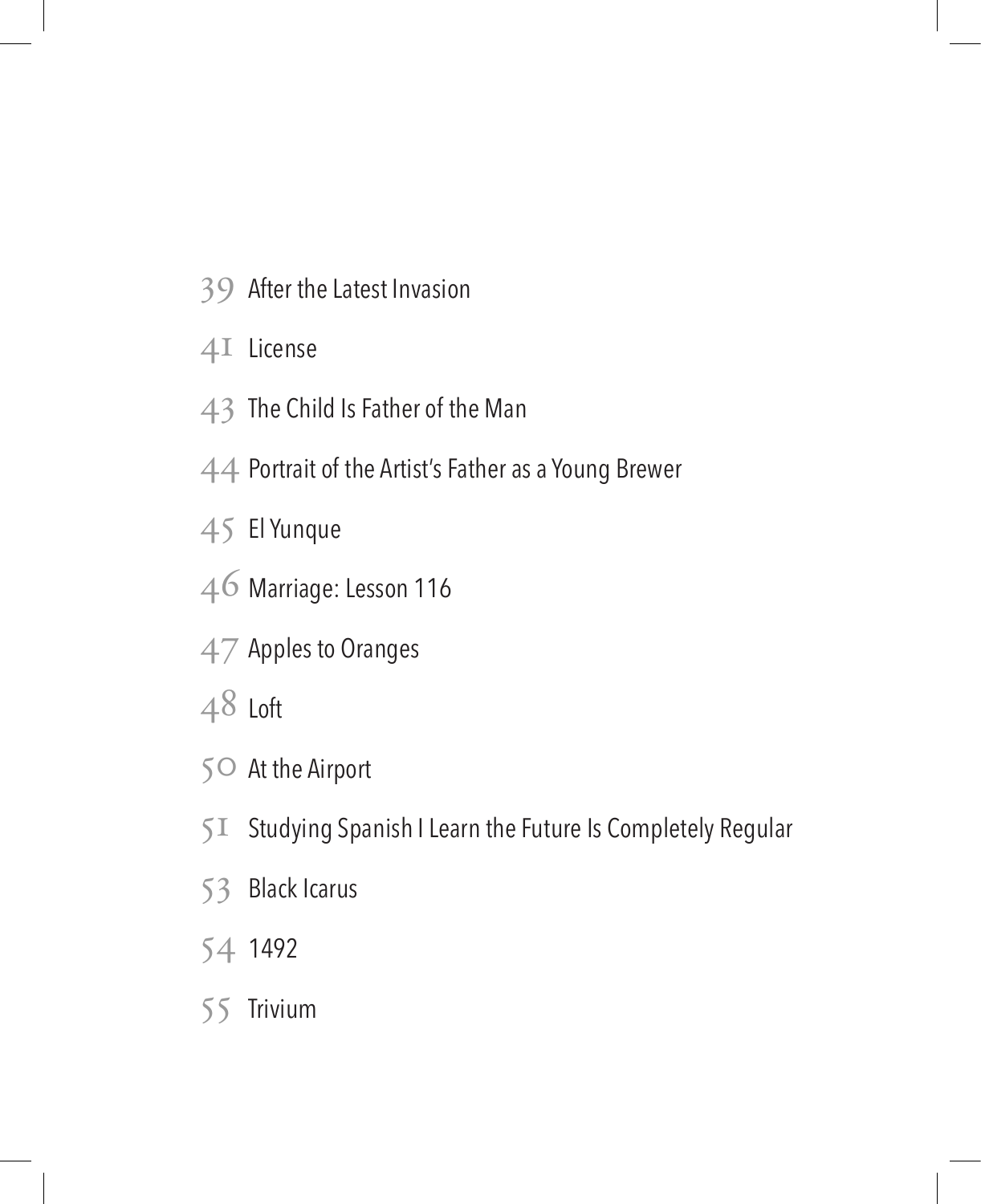## Woodpecker

To dig an inch he bangs with everything he's got, bug-zaps the stump's glut with barbed tongue

and publishes no canticle or caw, only a paradiddle of discovery, dead tock among the limbs. Backporch

suet's his junket in Fat City, upside down bender after the daily hack at dry forms with the pick of himself

face up into bark's foolscap, the beat of labor sometimes all there is to eat.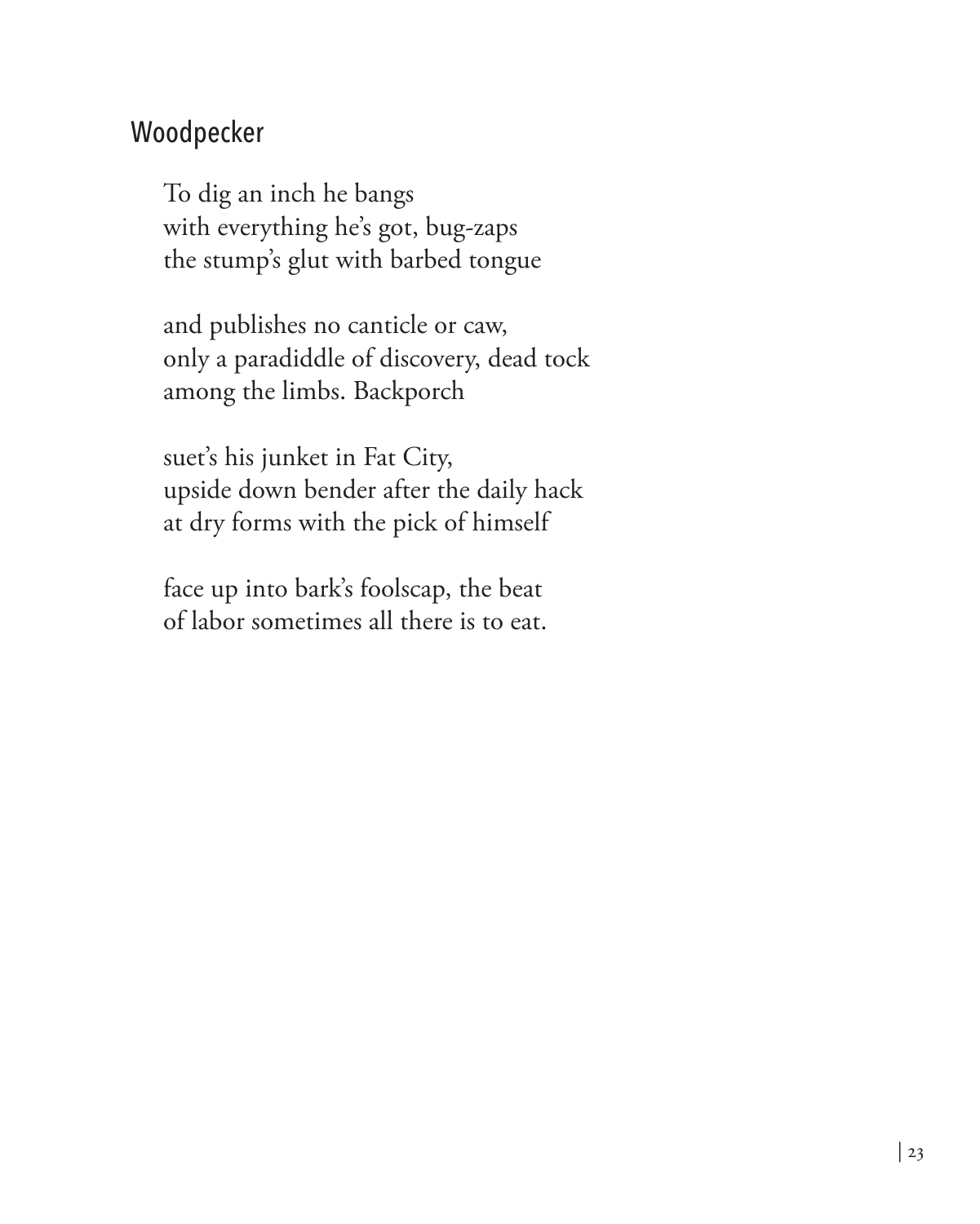## Small Blind

When every bluff ends finally in the muck of chance, and what blade-thin luck you get to hold goes dull, scraping away at your limited stake, what you need to get out of this universal hole

(that is not so much black as blind) is to know when to dare and when to fold your arms or the laundry or the last lonely pair of kings on earth – O plastic-coated paper monarchs! – to sweeten a pot

with a departure, turn your back on a bet and walk outside with your spine finally straight, no longer pushing the empty or full boat of hopes your ship may come in. Then you can ace

the test, conquer the longest odds, survive the trips and falls – nearly broke, but with a few last chips.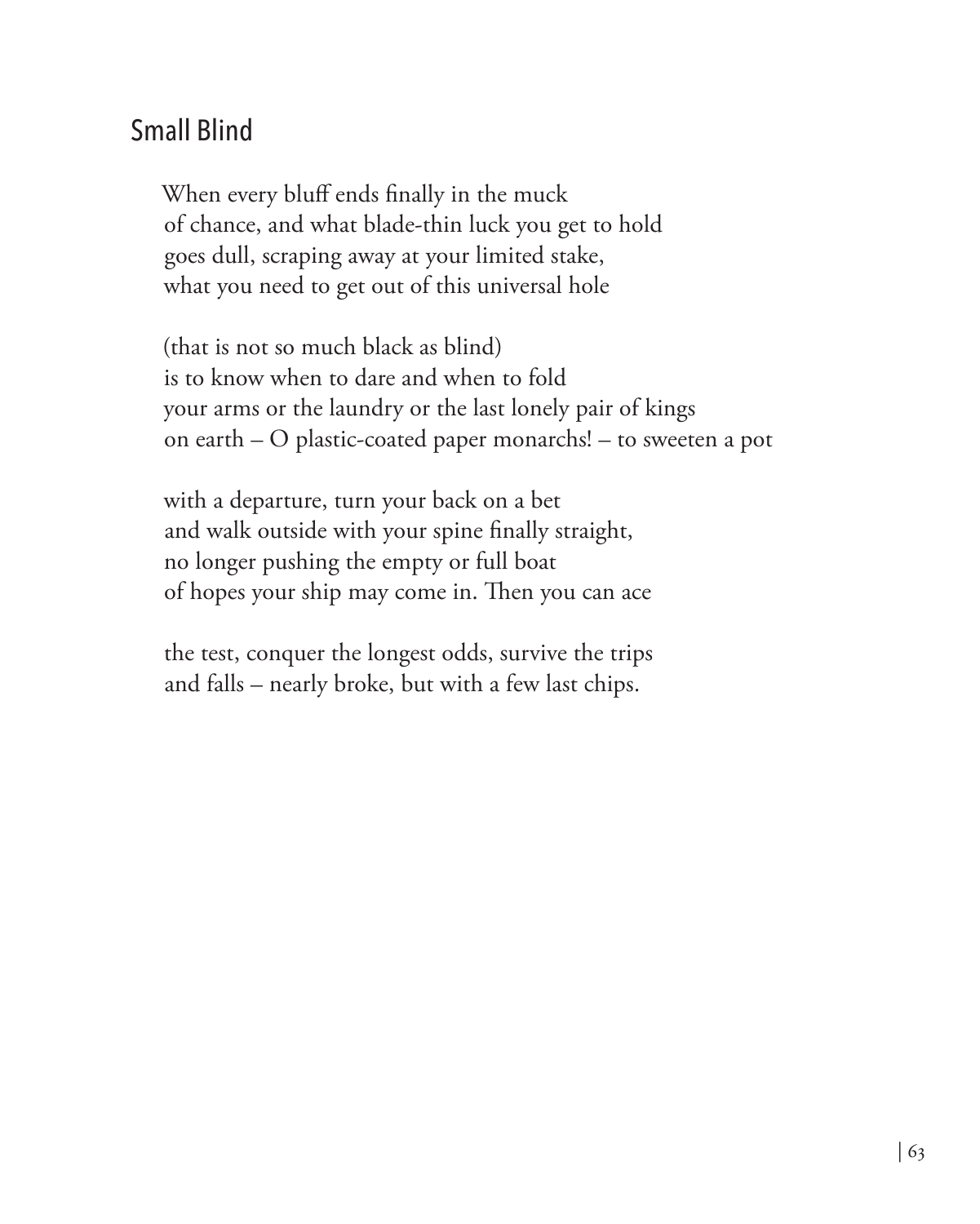### Monk's Point

How did we get here, disconcerted, modulated from familiar evidence

to the nutty, crossing over – from what to what exactly? Suspended,

half diminished and (we hope) whole-toned at once, peering through leaves

of harmony's upper branches but still as apt as an angle of blue skies filmed upside down,

where every morning is Friday the 13th, a crepuscule for all the manias and depressions

our bones must sing when we come a cropper and dance circles in the opaque spin

of self possession in front of our solo colleagues. From here we can find

resolutions to take straight, no chaser into the trinkle-tinkle dark,

the tonic only an ugly beauty to

(if we're lucky) play twice. Let's call this introspection what it is, a monotone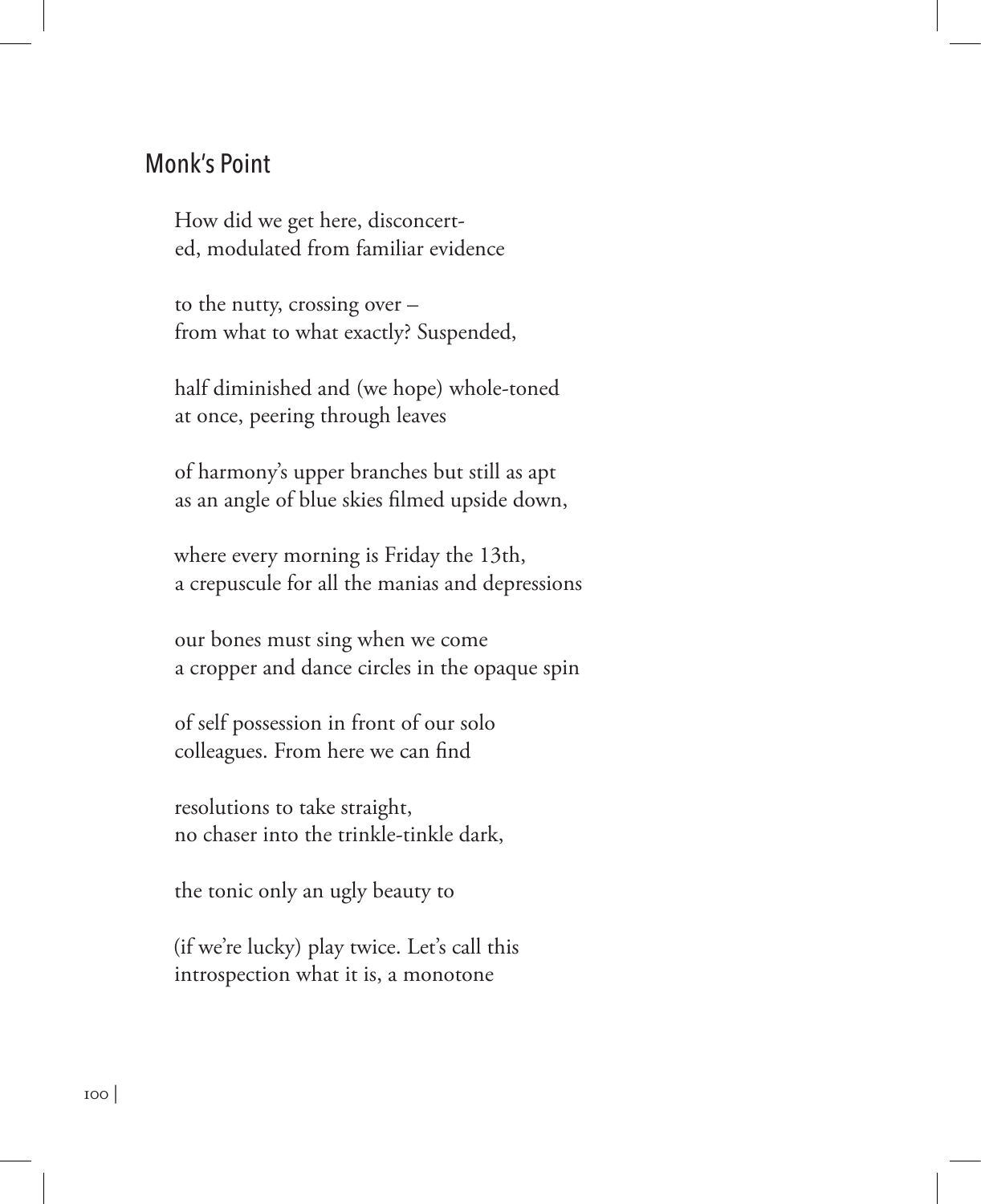on the brilliant corners in the bright Mississippis of desire. Well. You needn't ask me not

what this misterioso rhythm-a-ning portends; it rolls off-minor and round midnight for thee,

and I mean you.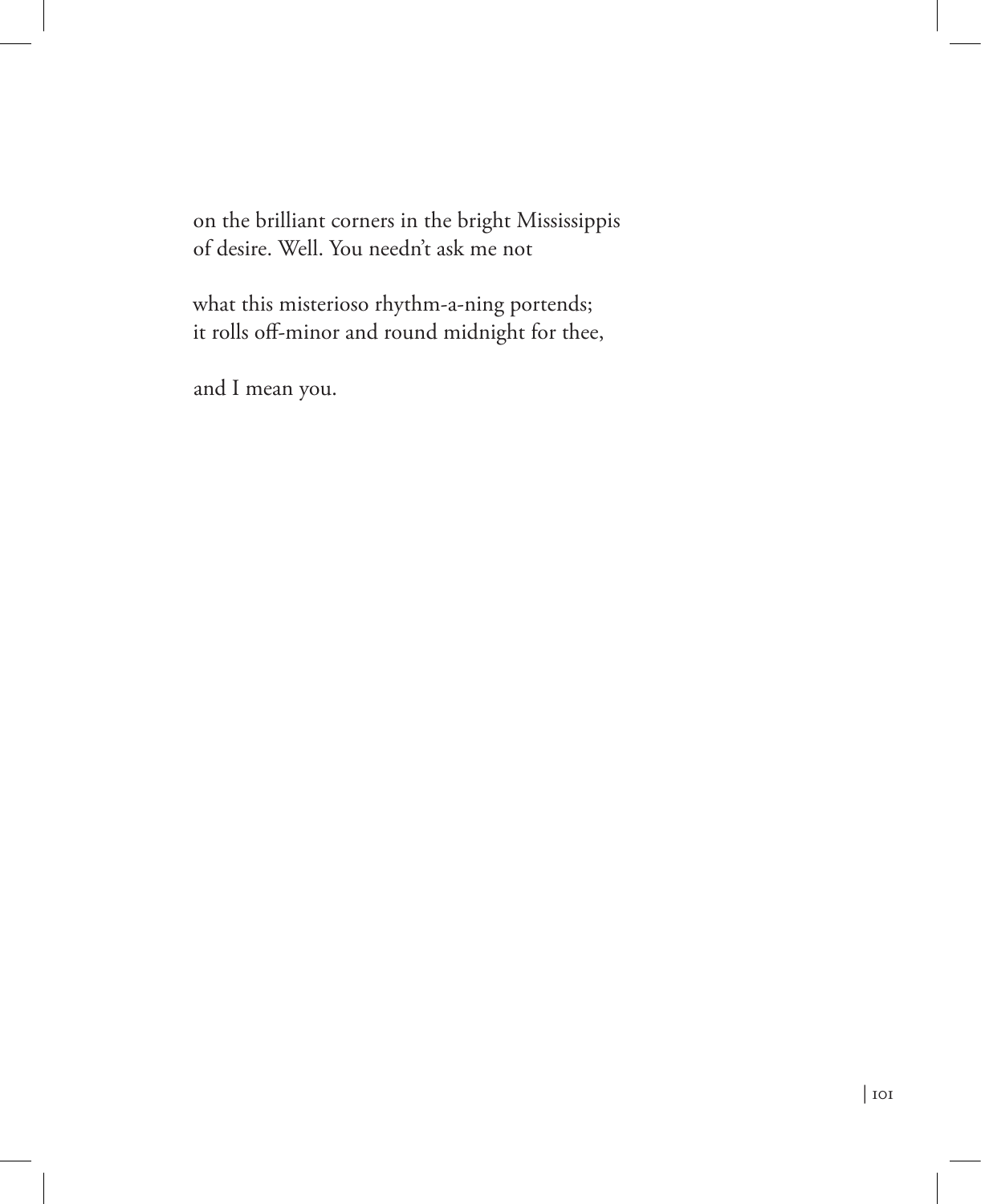### In the Street Without My Glasses

Blur sips at the blue bowl of morning. The heart,

old mole, noses forward to sense something of steel, maybe

of stone  $-$  without a lens the filth is gone. Unrefracted men and women

regress toward a trembling Monet mean, trees and marquees go dumb

in the warble of sky, and even nameless cars

dodging their promised manslaughters gleam like starlings

under bus faces smeared to leaf and petal. Someone crosses

the street, a tremolo of arm, a shudder of color

smoothed to one age, race and sex as light as that shadow

shimmering off the asphalt like distant desert heat, the true flicker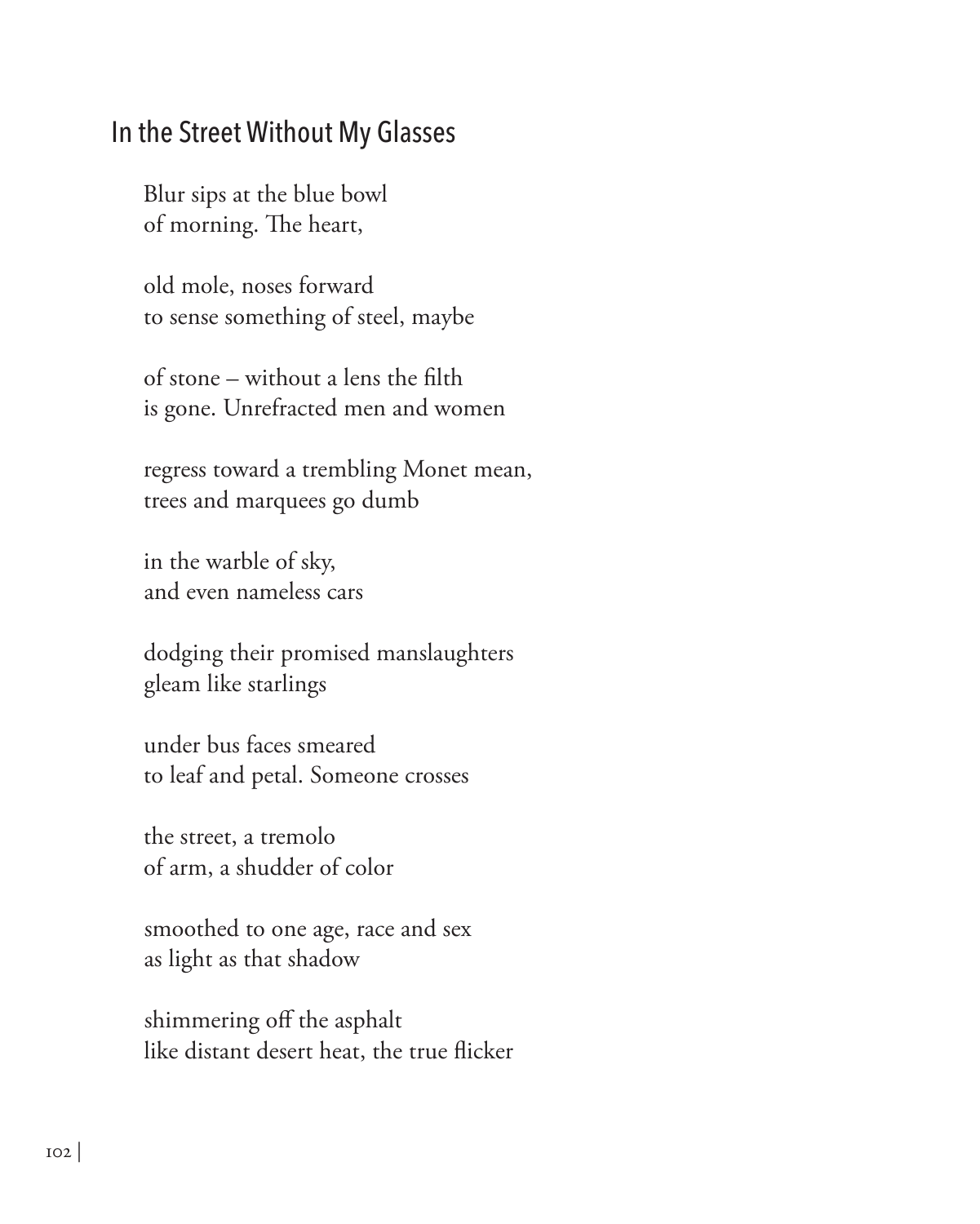we may be. The world before the uncorrected eye

brims, marbles, quivers over its boundaries, wells.